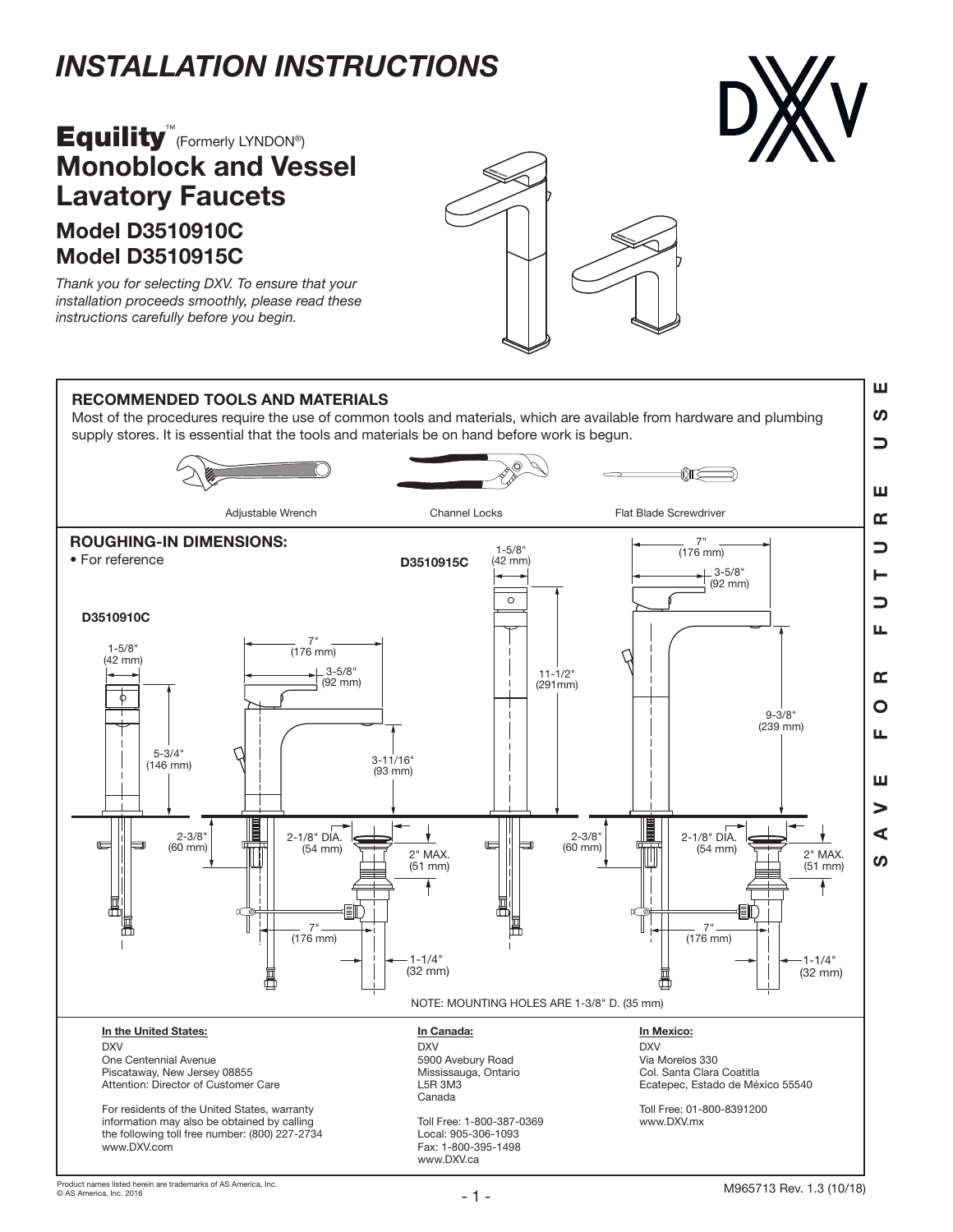### 6 4 3 5 1  $\overline{2}$ 7 GROOVE (EXTENSION BASE) HOLES PINS MOUNTING SURFACE D35109100 D35109150 1 2 • Seat SEAL (1) into under side of ESCUTCHEON (2). • Install FAUCET SUPPLIES (3) through ESCUTCHEON (2). Align holes in ESCUTCHEON (2) with pins in faucet. Install ESCUTCHEON (2). • Feed FAUCET SUPPLIES (3), MOUNTING STUD (4) and LIFT ROD (5) through the mounting hole of lavatory or mounting surface. • From below, push GASKET and RETAINING WASHER (6) onto MOUNTING STUD (4). Secure Faucet with MOUNTING NUT (7). • Adjust Faucet so that it is centered. Tighten MOUNTING NUT (7) to complete faucet mounting. Figure 2a • Apply a bead of PUTTY (1) to underside of FLANGE (2). • Drop FLANGE (2) into LAVATORY DRAIN (3). From below assemble RUBBER GASKET (4), PLASTIC WASHER (5) and LOCK NUT (6) onto DRAIN FLANGE (2). Do not tighten fully. Figure 2b • Inspect inside DRAIN BODY (7) that SEAL (8) is installed. Thread DRAIN BODY (7) tight against FLANGE (2) to make a water tight seal. The PIVOT ROD OPENING (9) in DRAIN BODY (7) should face the rear of the lavatory. Tighten LOCK NUT (6) on FLANGE (2) to make a water tight connection with channel locks. Do not over tighten. • Apply sealant or Teflon tape to threads of TAILPIECE (10) and thread into DRAIN BODY (7) making a water tight seal. Figure 2c • Assemble PIVOT ROD (11), WASHER (20) and PIVOT NUT (12) as shown. Install CONCAVE WASHER (19) into PIVOT ROD OPENING (9) if not preinstalled. Hand tighten PIVOT NUT (12). Drop STOPPER (13) into drain. (To vandal proof drain rotate STOPPER (13) so PIVOT ROD (11) goes through EYE (14) of STOPPER (13). Make connection to "P" TRAP. INSTALL FAUCET (D3510910C & D3510915C) INSTALL POP-UP DRAIN CAUTION Turn off hot and cold water APPLY SEALANT OR TEFLON TAPE FIG. 2a FIG. 2b FIG. 2c 4 3 2 1- PUTTY5 6 7 8 6 9 10 12 16  $18 \begin{array}{c|c} & 12 \ & -20 \ & & 2 \end{array}$ 14 13 20

- Assemble POP-UP SWIVEL (15) to PIVOT ROD (11) but do not tighten. Drop POP-UP ROD (16) through other hole in POP-UP SWIVEL (15) and tighten SET SCREW (17).
- Adjust STOPPER (13) height by repositioning POP-UP ROD (16) in SWIVEL (15) and tightening SET SCREW (18).

7 6

10

9

19

11

17  $\parallel$  15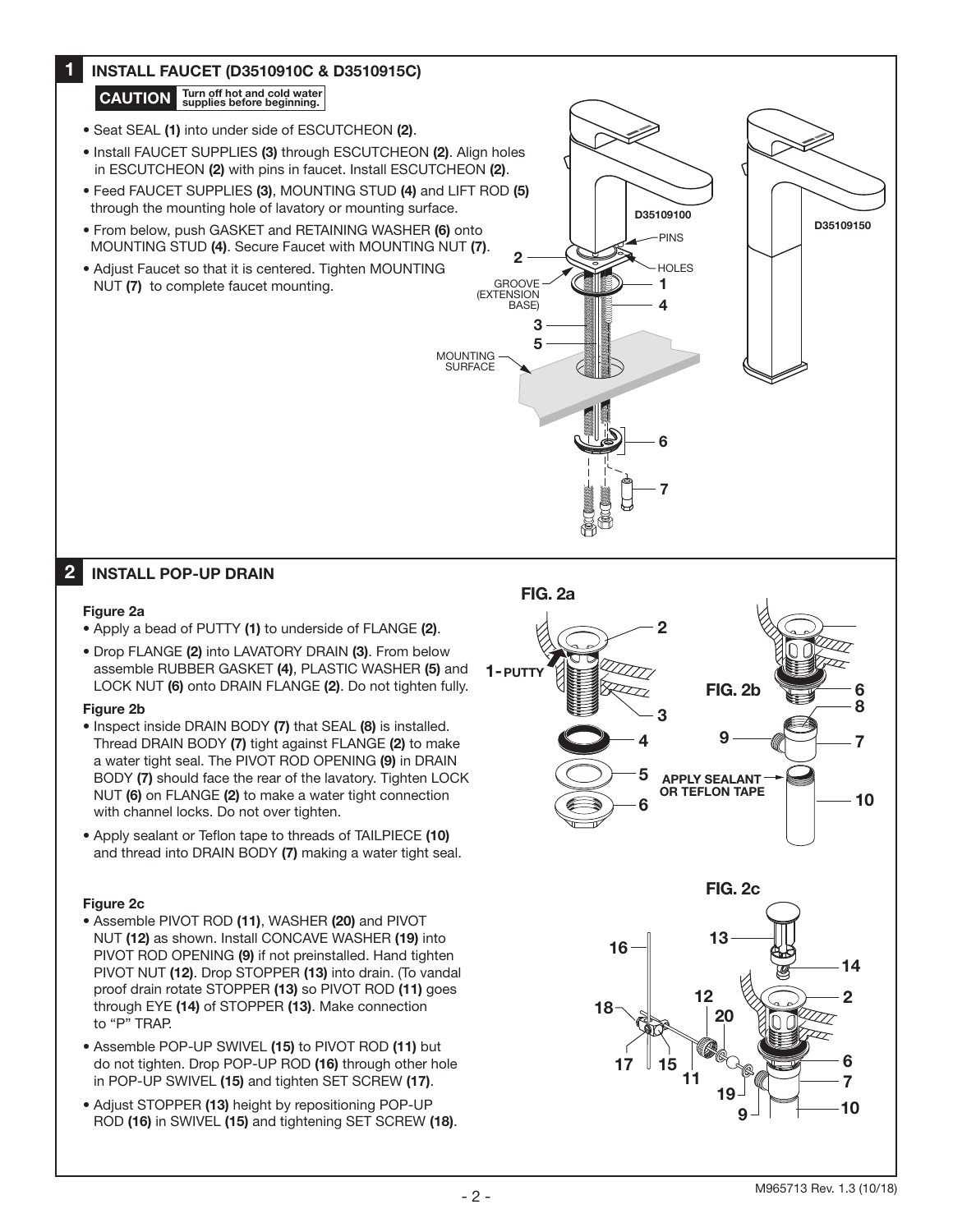#### 3 MAKE WATER SUPPLY AND WASTE CONNECTIONS

- Connect FLEXIBLE SUPPLIES (1, 2) directly to wall supplies. Connection on fitting supplies are 3/8" compression. Connect left SUPPLY (1) to Hot (Marked with a Red Band) and right supply to COLD (2) wall supply.
- Faucet supplies are 20" long from faucet base.

*Note: If additional supply length is required, installer must purchase additional parts separately.*

*Important: If SUPPLY HOSES (1, 2) are to long, loop as illustrated to avoid kinkin*



#### 4 TEST INSTALLED FITTING

- Move HANDLE (1) in OFF position.
- Remove AERATOR (6) and clean if necessary.
- Turn on WATER SUPPLIES (2) and check all connections for leaks.

### CHECK DRAIN CONNECTIONS

- Operate POP-UP KNOB (4) and fill lavatory with water. Check that DRAIN STOPPER (5) makes a good seal and retains water in SINK. If DRAIN STOPPER (5) does not seal properly, adjust POP-UP ROD (3).
- Release POP-UP KNOB (4) down and check all drain connections and "P" trap for leaks.  $\implies$  Tighten if necessary.



## 5

SERVICE CAUTION Turn off hot and cold water

- To remove or replace cartidge:
	- Turn valve to OFF position.
	- Pull out PLUG BUTTON (1) and loosen HANDLE SCREW (2).
	- Pull off HANDLE (3).
	- Unthread and remove CARTRIDGE NUT (4) with CARTRIDGE RING NUT KEY (9). *For Polished Chrome*
	- Pull CARTRIDGE COVER (10) off and unthread CARTRIDGE RING NUT (11). *For Brushed Nickel and Matte Black*
	- Pull out CARTRIDGE (5).
	- Inspect CARTRIDGE (5) and O-RINGS (6) for debris and clean if necessary.
	- Clean MANIFOLD (7) and rinse clean.
	- Reinstall CARTRIDGE (5) and O-RINGS (6) onto MANIFOLD (7).
	- Reinstall CARTRIDGE NUT (4), CARTRIDGE RING NUT KEY (9) and HANDLE ASSEMBLY (3). *For Polished Chrome*
	- Reinstall CARTRIDGE RING NUT (11), CARTRIDGE COVER (10) and HANDLE ASSEMBLY (3). *For Brushed Nickel and Matte Black*
- If spout drips, operate handle several times from OFF to ON and HOT to COLD position. Do not force handle.
- AERATOR (8) may accumulate debris causing distorted or reduced water flow. Remove AERATOR (8) and and/or water supplies and rinse clean.